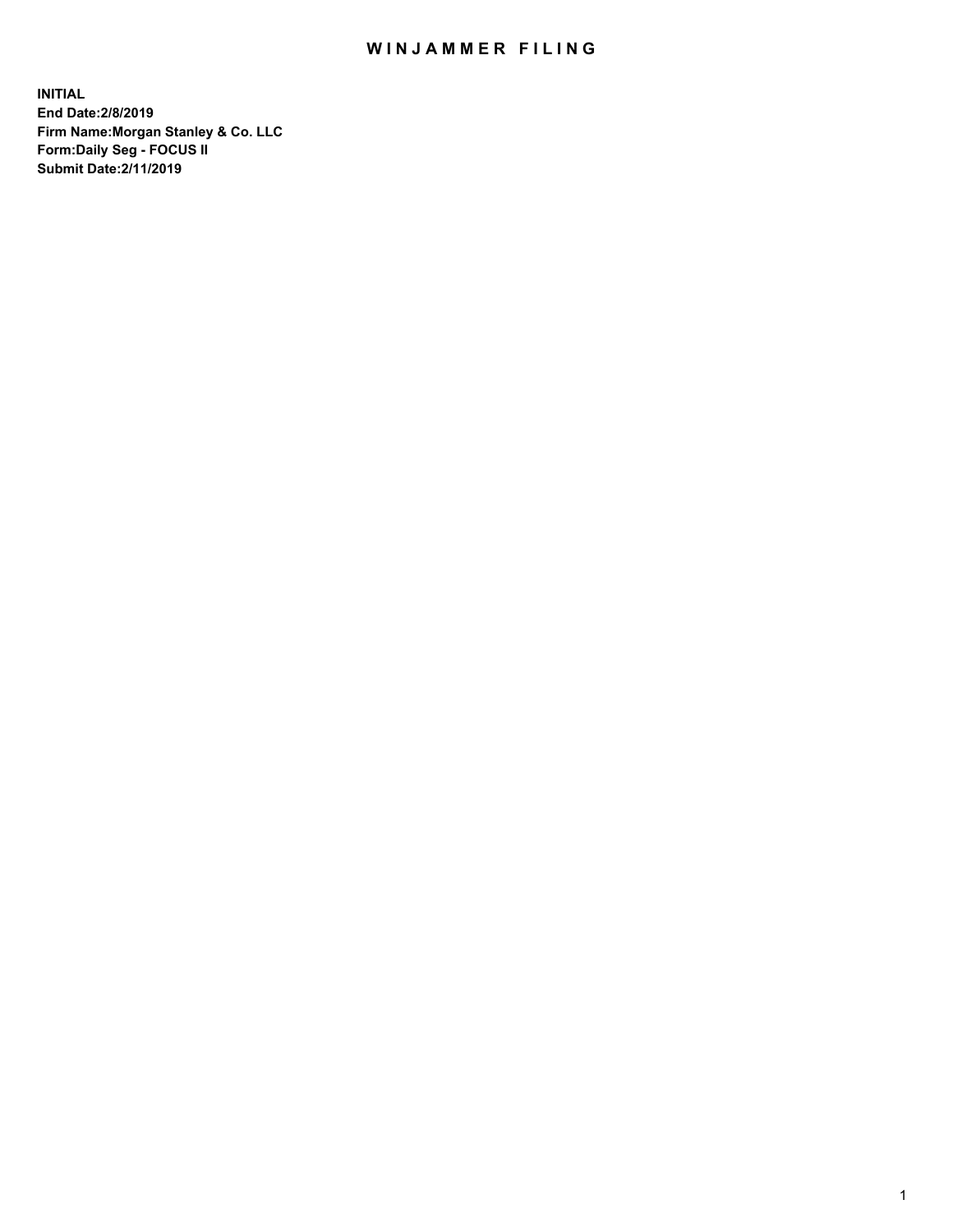**INITIAL End Date:2/8/2019 Firm Name:Morgan Stanley & Co. LLC Form:Daily Seg - FOCUS II Submit Date:2/11/2019 Daily Segregation - Cover Page**

| Name of Company                                                                                                                                                                                                                                                                                                                | Morgan Stanley & Co. LLC                                |
|--------------------------------------------------------------------------------------------------------------------------------------------------------------------------------------------------------------------------------------------------------------------------------------------------------------------------------|---------------------------------------------------------|
| <b>Contact Name</b>                                                                                                                                                                                                                                                                                                            | <b>Ikram Shah</b>                                       |
| <b>Contact Phone Number</b>                                                                                                                                                                                                                                                                                                    | 212-276-0963                                            |
| <b>Contact Email Address</b>                                                                                                                                                                                                                                                                                                   | Ikram.shah@morganstanley.com                            |
| FCM's Customer Segregated Funds Residual Interest Target (choose one):<br>a. Minimum dollar amount: ; or<br>b. Minimum percentage of customer segregated funds required:% ; or<br>c. Dollar amount range between: and; or<br>d. Percentage range of customer segregated funds required between:% and%.                         | 235,000,000<br><u>0</u><br>0 <sup>0</sup><br>00         |
| FCM's Customer Secured Amount Funds Residual Interest Target (choose one):<br>a. Minimum dollar amount: ; or<br>b. Minimum percentage of customer secured funds required:%; or<br>c. Dollar amount range between: and; or<br>d. Percentage range of customer secured funds required between:% and%.                            | 140,000,000<br><u>0</u><br><u>0 0</u><br>0 <sub>0</sub> |
| FCM's Cleared Swaps Customer Collateral Residual Interest Target (choose one):<br>a. Minimum dollar amount: ; or<br>b. Minimum percentage of cleared swaps customer collateral required:% ; or<br>c. Dollar amount range between: and; or<br>d. Percentage range of cleared swaps customer collateral required between:% and%. | 92,000,000<br><u>0</u><br><u>00</u><br>0 <sub>0</sub>   |

Attach supporting documents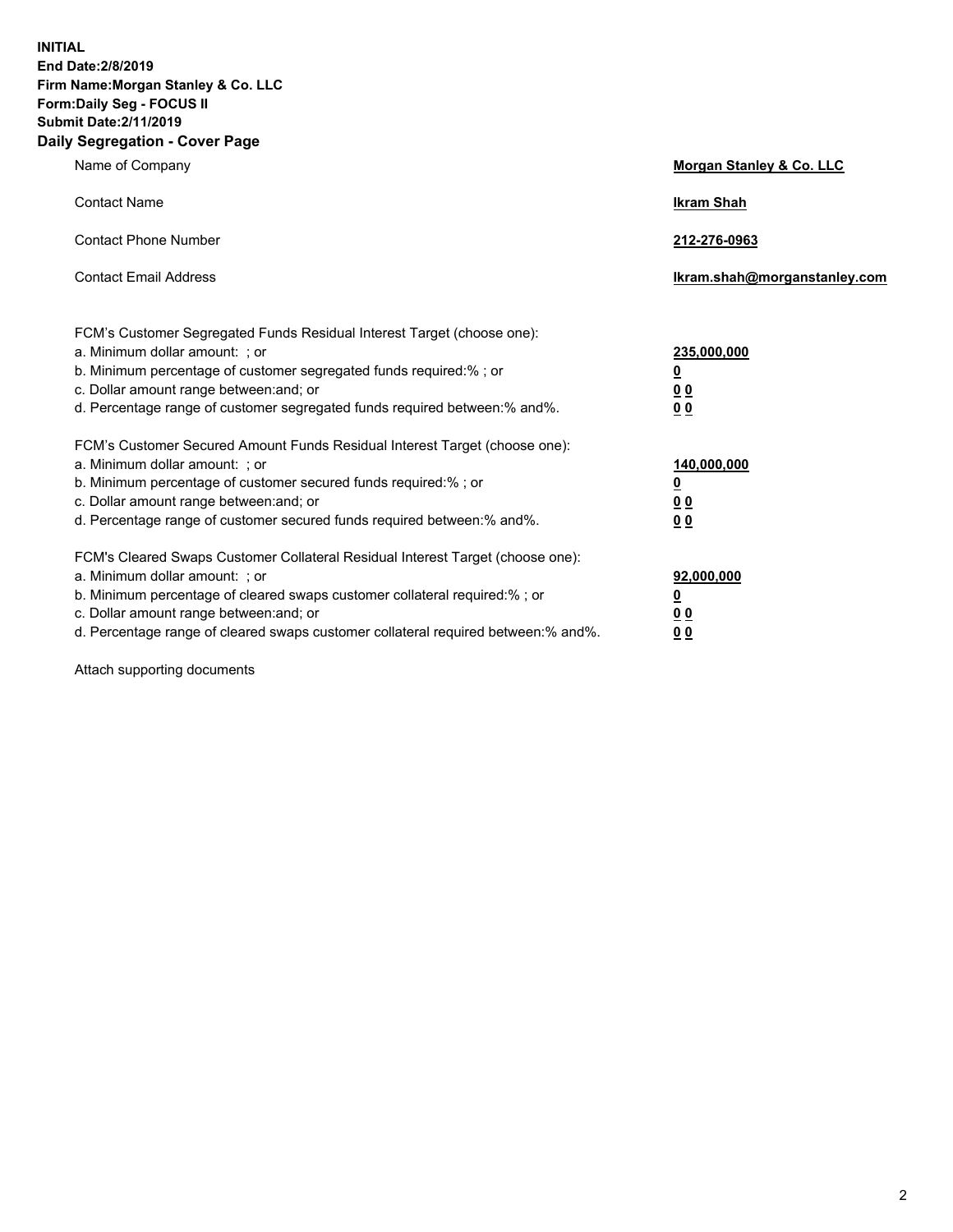## **INITIAL End Date:2/8/2019 Firm Name:Morgan Stanley & Co. LLC Form:Daily Seg - FOCUS II Submit Date:2/11/2019 Daily Segregation - Secured Amounts**

Foreign Futures and Foreign Options Secured Amounts Amount required to be set aside pursuant to law, rule or regulation of a foreign government or a rule of a self-regulatory organization authorized thereunder

- 1. Net ledger balance Foreign Futures and Foreign Option Trading All Customers A. Cash **3,120,899,170** [7315]
	- B. Securities (at market) **2,068,188,970** [7317]
- 2. Net unrealized profit (loss) in open futures contracts traded on a foreign board of trade **-38,297,537** [7325]
- 3. Exchange traded options
	- a. Market value of open option contracts purchased on a foreign board of trade **8,311,161** [7335]
	- b. Market value of open contracts granted (sold) on a foreign board of trade **-7,045,611** [7337]
- 4. Net equity (deficit) (add lines 1. 2. and 3.) **5,152,056,153** [7345]
- 5. Account liquidating to a deficit and account with a debit balances gross amount **183,558,588** [7351] Less: amount offset by customer owned securities **-170,717,896** [7352] **12,840,692**
- 6. Amount required to be set aside as the secured amount Net Liquidating Equity Method (add lines 4 and 5)
- 7. Greater of amount required to be set aside pursuant to foreign jurisdiction (above) or line 6.

## FUNDS DEPOSITED IN SEPARATE REGULATION 30.7 ACCOUNTS

- 1. Cash in banks
	- A. Banks located in the United States **458,546,824** [7500]
	- B. Other banks qualified under Regulation 30.7 **1,001,323,079** [7520] **1,459,869,903**
- 2. Securities
	- A. In safekeeping with banks located in the United States **96,659,432** [7540]
	- B. In safekeeping with other banks qualified under Regulation 30.7 **0** [7560] **96,659,432** [7570]
- 3. Equities with registered futures commission merchants
	-
	- B. Securities **0** [7590]
	- C. Unrealized gain (loss) on open futures contracts **1,296,443** [7600]
	- D. Value of long option contracts **0** [7610]
- E. Value of short option contracts **0** [7615] **7,564,103** [7620]
- 4. Amounts held by clearing organizations of foreign boards of trade
	- A. Cash **0** [7640]
	- B. Securities **0** [7650]
	- C. Amount due to (from) clearing organization daily variation **0** [7660]
	- D. Value of long option contracts **0** [7670]
	- E. Value of short option contracts **0** [7675] **0** [7680]
- 5. Amounts held by members of foreign boards of trade
	-
	-
	- C. Unrealized gain (loss) on open futures contracts **-39,593,979** [7720]
	- D. Value of long option contracts **8,311,161** [7730]
	- E. Value of short option contracts **-7,045,611** [7735] **3,791,467,383**
- 6. Amounts with other depositories designated by a foreign board of trade **0** [7760]
- 7. Segregated funds on hand **0** [7765]
- 8. Total funds in separate section 30.7 accounts **5,355,560,821** [7770]
- 9. Excess (deficiency) Set Aside for Secured Amount (subtract line 7 Secured Statement Page 1 from Line 8)
- 10. Management Target Amount for Excess funds in separate section 30.7 accounts **140,000,000** [7780]
- 11. Excess (deficiency) funds in separate 30.7 accounts over (under) Management Target **50,663,976** [7785]

**0** [7305]

[7354] **5,164,896,845** [7355]

**5,164,896,845** [7360]

[7530]

A. Cash **6,267,660** [7580]

 A. Cash **1,858,266,274** [7700] B. Securities **1,971,529,538** [7710] [7740] **190,663,976** [7380]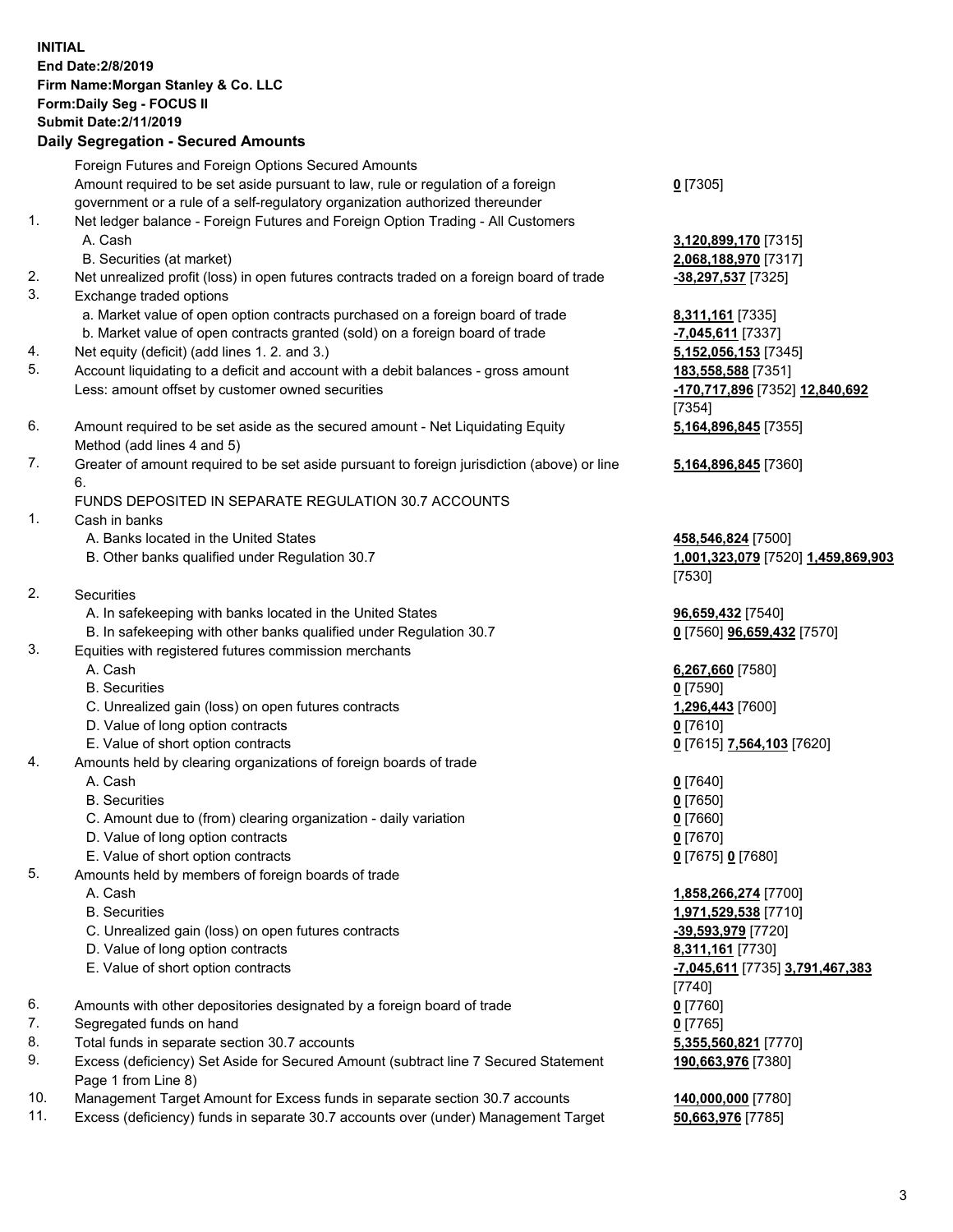**INITIAL End Date:2/8/2019 Firm Name:Morgan Stanley & Co. LLC Form:Daily Seg - FOCUS II Submit Date:2/11/2019 Daily Segregation - Segregation Statement** SEGREGATION REQUIREMENTS(Section 4d(2) of the CEAct) 1. Net ledger balance A. Cash **6,376,605,310** [7010] B. Securities (at market) **6,331,494,761** [7020] 2. Net unrealized profit (loss) in open futures contracts traded on a contract market **3,927,485,175** [7030] 3. Exchange traded options A. Add market value of open option contracts purchased on a contract market **255,043,958** [7032] B. Deduct market value of open option contracts granted (sold) on a contract market **-253,722,107** [7033] 4. Net equity (deficit) (add lines 1, 2 and 3) **16,636,907,097** [7040] 5. Accounts liquidating to a deficit and accounts with debit balances - gross amount **214,030,695** [7045] Less: amount offset by customer securities **-212,916,854** [7047] **1,113,841** [7050] 6. Amount required to be segregated (add lines 4 and 5) **16,638,020,938** [7060] FUNDS IN SEGREGATED ACCOUNTS 7. Deposited in segregated funds bank accounts A. Cash **4,355,282,192** [7070] B. Securities representing investments of customers' funds (at market) **0** [7080] C. Securities held for particular customers or option customers in lieu of cash (at market) **519,992,820** [7090] 8. Margins on deposit with derivatives clearing organizations of contract markets A. Cash **6,038,458,994** [7100] B. Securities representing investments of customers' funds (at market) **0** [7110] C. Securities held for particular customers or option customers in lieu of cash (at market) **5,811,501,941** [7120] 9. Net settlement from (to) derivatives clearing organizations of contract markets **188,938,135** [7130] 10. Exchange traded options A. Value of open long option contracts **255,043,958** [7132] B. Value of open short option contracts **-253,722,107** [7133] 11. Net equities with other FCMs A. Net liquidating equity **9,697,203** [7140] B. Securities representing investments of customers' funds (at market) **0** [7160] C. Securities held for particular customers or option customers in lieu of cash (at market) **0** [7170] 12. Segregated funds on hand **0** [7150] 13. Total amount in segregation (add lines 7 through 12) **16,925,193,136** [7180] 14. Excess (deficiency) funds in segregation (subtract line 6 from line 13) **287,172,198** [7190]

- 15. Management Target Amount for Excess funds in segregation **235,000,000** [7194]
- 16. Excess (deficiency) funds in segregation over (under) Management Target Amount Excess

**52,172,198** [7198]